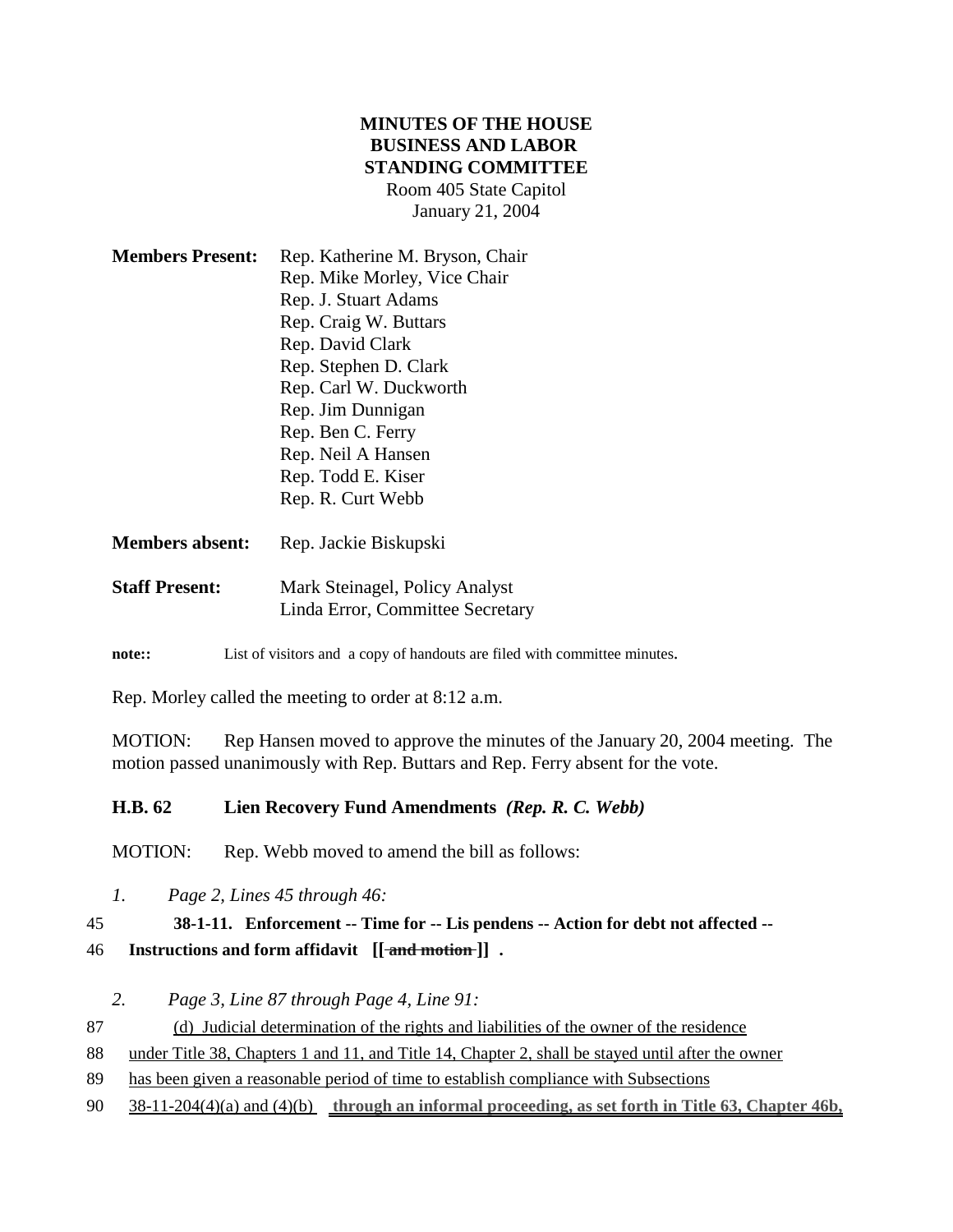# **Administrative Procedures Act,** at the Division of Occupational and Professional Licensing and 91 obtain a certificate of compliance **or a denial of certificate of compliance** , as defined in Section 38-11-102.

- *3. Page 7, Lines 189 through 195:*
- 189 (3) The duties and responsibilities of the board shall be to:
- 190 (a) advise the division with respect to informal adjudication of [claims] any claim for
- 191 payment from the fund  $[\frac{by}{y}]$  and any request for a certificate of compliance received by the
- 192 division;
- 193 (b) act as the presiding officer, as defined by rule, in formal adjudicative proceedings
- 194 held before the division with respect to [claims] any claim made for payment from the fund [[**and**]

#### **195 any request for a certificate of compliance received by the division ]]** ;

*4. Page 7, Line 213 through Page 8, Line 216:*

#### 213 **38-11-106. State not liable.**

- 214 The state and the state's agencies, instrumentalities, and political subdivisions are not
- 215 liable for:
- 216 (1) issuance or **[[failure to issue**]] denial of any certificate of compliance;
	- *5. Page 9, Lines 253 through 255:*

### 253 **38-11-110. Issuance of certificates of compliance.**

- 254 The director shall have authority to issue **or deny** a certificate of compliance only after determining  **through an informal proceeding , as set forth in Title 63, Chapter 46b, Administrative Procedures Act,**
- 255 that the owner is in compliance with Subsections  $38-11-204(4)(a)$  and  $(4)(b)$ .

The motion to amend passed unanimously with Rep. Buttars absent for the vote.

Rep. Webb explained the bill, assisted by Tony Patterson, Assistant Attorney General, Lien Recovery Fund, and Clare Jaussi, attorney.

| Spoke against the bill: |                     | Doug Griffith, attorney, representing general contractors<br>Darrell Bostwick, attorney, representing construction industry |
|-------------------------|---------------------|-----------------------------------------------------------------------------------------------------------------------------|
| <b>MOTION:</b>          |                     | Rep. Ferry moved to amend the bill. His proposed amendment was more than<br>fifteen words. He withdrew the motion.          |
| <b>MOTION:</b>          | passed unanimously. | Rep. D. Clark moved to proceed to the next item on the agenda. The motion                                                   |